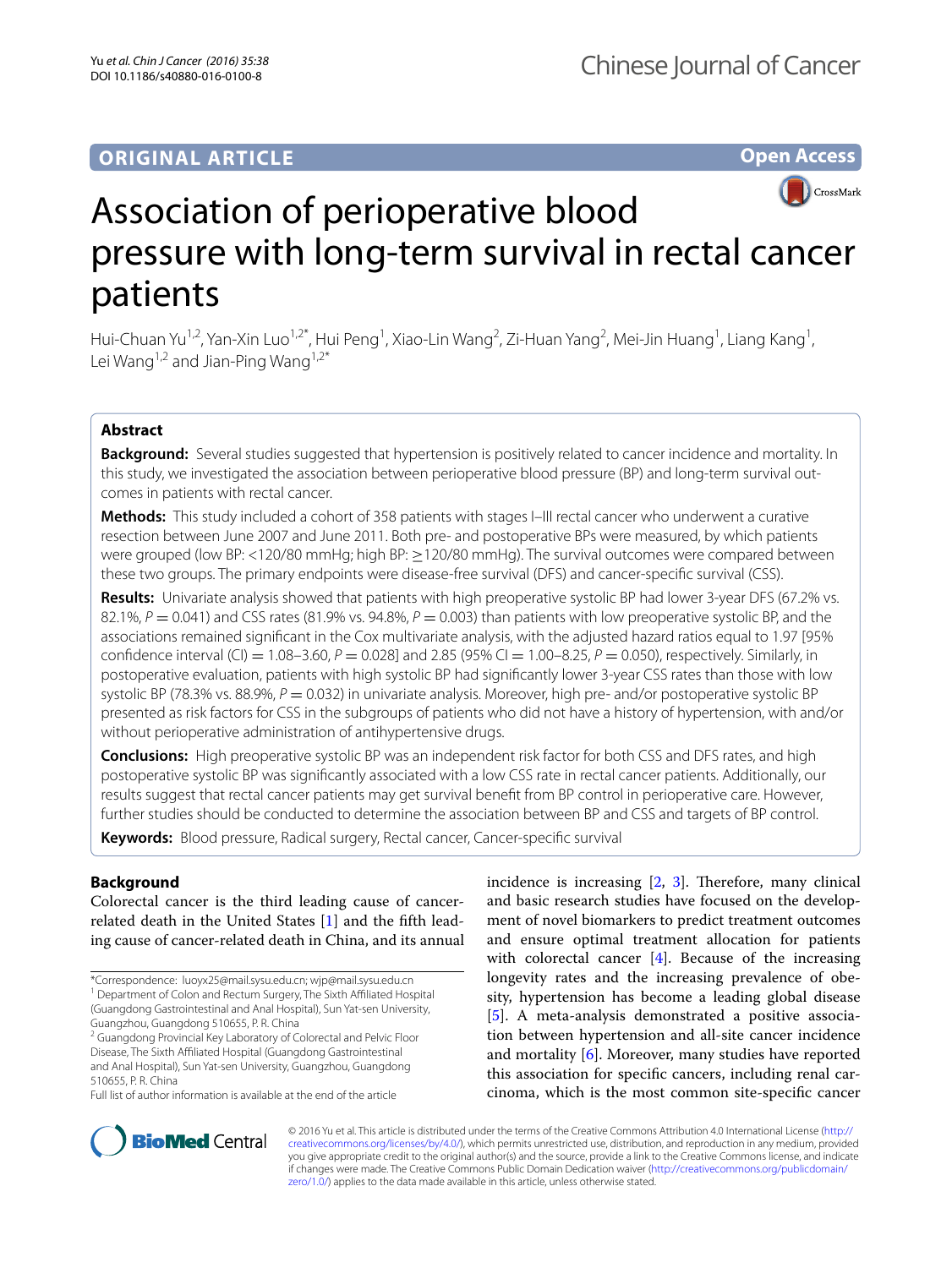[[7\]](#page-9-0). Additional studies have shown that colorectal cancer risk is positively related to elevated blood pressure  $(BP)$   $[8-12]$  $[8-12]$ . However, these findings were inconsistent, and in previous studies patients' BP was measured only at the time of baseline health examination. Furthermore, existing data are hampered by lack of adjustment for some potential confounding factors, such as tumor stage, tumor location, and the tumor's histologic features.

Against this background of inconsistent results and study limitations, we extended these findings by examining the association of perioperative BP with long-term survival outcomes in rectal cancer patients treated with radical-intent surgery. If a positive association does exist, efforts to control BP in perioperative care may lead to extended survival for these patients, which may in turn reveal new therapeutic targets and prognostic biomarkers.

#### **Patients and methods**

#### **Patients**

We reviewed 556 patients with stages I–III rectal cancer who underwent radical surgery at our institution between June 2007 and June 2011. Rectal cancer was defined as histologically proven adenocarcinoma within 15 cm of the anal verge and was staged according to the 7th edition of the American Joint Committee on Cancer (AJCC) staging system [\[13\]](#page-9-3), with staging procedures, including colonoscopy, contrast-enhanced computed tomography (CT) scans, and magnetic resonance imaging, performed at the initial diagnosis in all cases. The exclusion criteria were as follows: (1) absence of postoperative BP measured at 6:00 a.m. on two consecutive postoperative days; (2) familial adenomatous polyposis; and (3) multiple primary cancers. Of the 556 patients, 198 were excluded. Finally, this retrospective and longitudinal cohort study included 358 patients eligible for analysis (Fig. [1](#page-2-0)).

Demographic data (including age, height, and weight), tumor location, tumor staging, the tumor's histologic features, blood transfusion, preoperative serum carcinoembryonic antigen (CEA) level, treatment regimen, time-to-recurrence, and cancer-specific survival (CSS) were collected from the Institutional Cancer Database and the Department of Inpatient Medical Records. The study was approved by the Medicine Ethics Committee of the Six Affiliated Hospital at Sun Yat-sen University.

#### **Measurement of body mass index and BP**

For all patients, weight was measured in light indoor clothing, and height was measured without shoes. According to the World Health Organization recommendation for Asians based on obesity grade, body mass index (BMI) was categorized as underweight  $(BMI < 18.5 \text{ kg/m}^2)$ , normal (BMI 18.5–23 kg/m<sup>2</sup>), and

overweight-obese (BMI  $\geq 23$  kg/m<sup>2</sup>) [\[14](#page-9-4)]. Patients' preoperative BP was measured when they were admitted to the hospital. Postoperative BP was defined as the mean value of two BPs measured at 6:00 a.m. on 2 consecutive postoperative days (days 1 and 2). Resting time before BP measurement ranged from 10 to 20 min, body position was sitting or supine, and the equipment used was a mercury sphygmomanometer or an automatic device. Hazard ratios (HRs) for long-term survival were calculated by levels of systolic blood pressure (SBP), diastolic blood pressure (DBP), and mid-BP  $[(SBP + DBP)/2]$ ; SBP was also assessed in each subset by sex, BMI, and hypertension history. Mid-BP was primarily used because it is a strong predictor of cardiovascular mortality [\[15](#page-9-5)]. This measure, equally weighted for SBP and DBP, is considered an alternatively reasonable choice in the absence of knowledge about BP predictors in relation to rectal cancer. Pre- and postoperative BP results were classified using the Joint National Committee-7 definition of hypertension stage (BP: low <120/80 mmHg; high  $\geq$ 120/80 mmHg) [[16\]](#page-9-6). All patients were grouped according to these classifications.

#### **Treatment**

Details of chemoradiotherapy were described in our previous publication [[17\]](#page-9-7). Among the 358 patients included in this study, 43 (12%) received neoadjuvant chemoradiotherapy, in which a total irradiation dose of 46Gy in 23 fractions of 2Gy with concomitant application of 5-fluorouracil was given. At a median interval of 10.9 weeks (range, 6.9–17.3 weeks) after completion of chemoradiotherapy, total mesorectal excision (TME) for rectal cancer was implemented. Surgical techniques included low anterior resection, abdominoperineal resection, and the Parks procedure. Perioperative assessment of TME quality was performed on all surgical specimens. Based on physician suggestions and patient decisions, patients received 6–8 cycles of postoperative 5-fluorouracilbased chemotherapy, with a median interval of 4.4 weeks (range, 3.0–5.0 weeks).

#### **Follow‑up**

All patients were re-evaluated every 3 months for the first 3 years after surgery, every 6 months for the next 2 years, and yearly thereafter. Each evaluation included a pertinent medical history, a physical examination (including a rectal examination), and measurement of serum CEA concentration. Routine radiologic examinations consisting of chest radiography, abdominopelvic CT or ultrasonography, whole-body bone scintigraphy, and colonoscopy or double-contrast barium enema were performed 6 months after surgery and annually thereafter. Cancer recurrence was detected by CEA > 5 ng/mL and/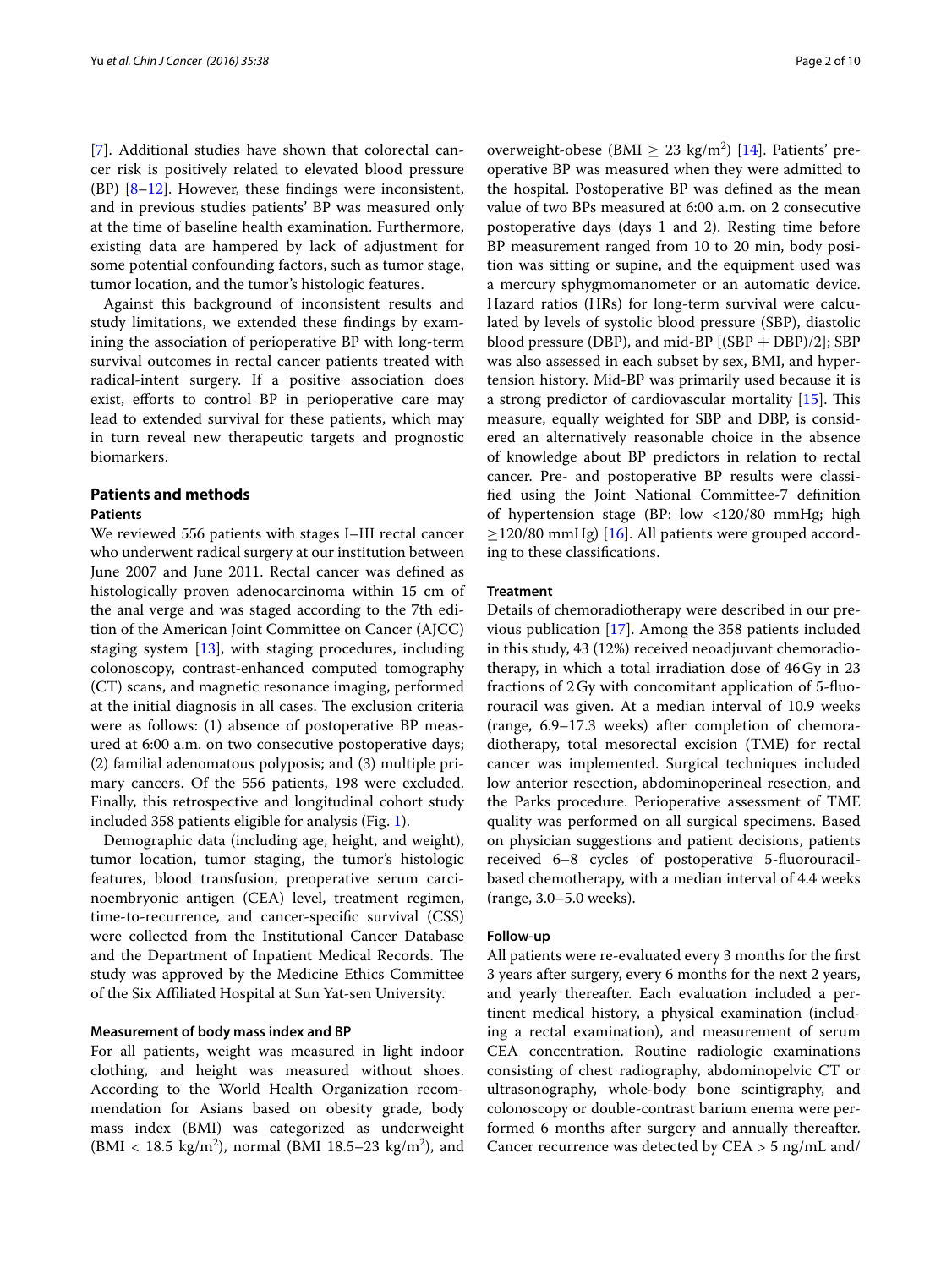

<span id="page-2-0"></span>or a sequential CT scan with evidence of disease followed by histopathologic confirmation. The primary endpoints of this study were disease-free survival (DFS) and CSS. DFS was defined as the time from surgery until recurrence; CSS was defined as the time from surgery to death from rectal cancer. The designated endpoint date was July 2014, with the interval of follow-up ranging from 3 to 7 years. Patients were censored at their last follow-up if the endpoint of interest had not been met.

#### **Statistical analyses**

BPs were evaluated as both continuous and categorical variables using the median value. The intergroup comparisons of clinicopathologic variables were performed using the analysis of variance and Kruskal–Wallis tests for continuous variables (depending on the distribution of the continuous variables) and the Chi square and twotailed Fisher's exact tests for discrete variables. Postoperative survival was estimated using the Kaplan–Meier method. A univariate screening of potential risk factors of mortality using the Cox proportional hazards model

for each variable extracted from medical records was performed. All significant risk factors in the univariate analysis were included in the multivariate analyses using the Cox proportional hazards model to identify independent risk factors. SBP, DBP, and mid-BP were never analyzed in the same model because of their multicollinearity. Data analysis was performed using SPSS version 22.0 software for Windows (SPSS, Inc., Chicago, IL, USA). All tests were two-sided, and *P* < 0.05 were considered statistically significant.

## **Results**

#### **Baseline characteristics**

Baseline demographic and clinicopathologic data of the entire cohort and each group by postoperative SBP are summarized in Table [1](#page-3-0). Of the 358 patients included in this study, 204 were men and 154 were women, with a median age of 60 years (range, 21–89 years). Of the 358 patients, 199 (55.6%) were categorized as underweight or normal weight, 135 (37.7%) were categorized as overweight or obese, and 24 (6.7%) had unknown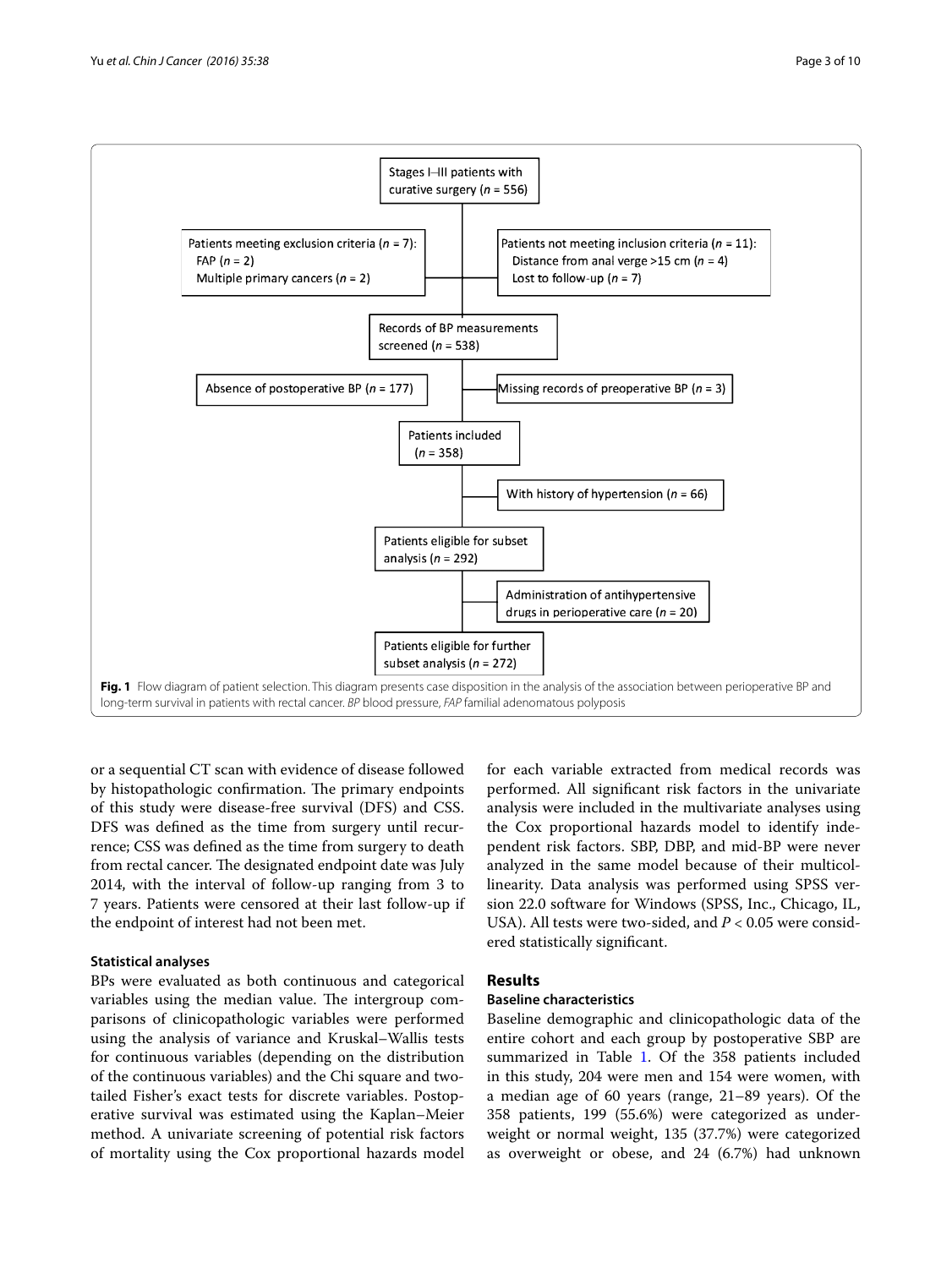| Variable                         | <b>Overall population</b> | Postoperative SBP (mmHg) |                  | P value |
|----------------------------------|---------------------------|--------------------------|------------------|---------|
|                                  |                           | $<120$                   | $\geq$ 120       |         |
|                                  | $(n = 358)$               | $(n = 258)$              | $(n = 100)$      |         |
| Age (years)                      |                           |                          |                  |         |
| Median (range) <sup>a</sup>      | 60 (21-89)                | 58 (21-89)               | 65 (25-89)       | < 0.001 |
| <60                              | 174 (48.6)                | 143 (55.4)               | 31 (31.0)        | < 0.001 |
| $\geq 60$                        | 184 (51.4)                | 115 (44.6)               | 69 (69.0)        |         |
| BMI ( $kg/m2$ )                  |                           |                          |                  |         |
| Median (range) <sup>a</sup>      | 22.1 (13.3-35.9)          | 22.0 (13.3-33.8)         | 22.7 (14.9-35.9) | 0.080   |
| $<$ 23                           | 199 (55.6)                | 152 (58.9)               | 47 (47.0)        | 0.219   |
| $\geq$ 23                        | 135 (37.7)                | 95 (36.8)                | 40 (40.0)        |         |
| Unknown                          | 24(6.7)                   | 11(4.3)                  | 13 (13.0)        |         |
| Sex                              |                           |                          |                  | 0.631   |
| Men                              | 204 (57.0)                | 145 (56.2)               | 59 (59.0)        |         |
| Women                            | 154 (43.0)                | 113 (43.8)               | 41 (41.0)        |         |
| History of hypertension          |                           |                          |                  | < 0.001 |
| No                               | 292 (81.6)                | 233 (90.3)               | 59 (59.0)        |         |
| Yes                              | 66 (18.4)                 | 25 (9.7)                 | 41 (41.0)        |         |
| History of smoking               |                           |                          |                  | 0.001   |
| No                               | 263 (73.5)                | 202 (78.3)               | 61(61.0)         |         |
| Yes                              | 95 (26.5)                 | 56 (21.7)                | 39 (39.0)        |         |
| Preoperative BP (mmHg)           |                           |                          |                  |         |
| Median (range) <sup>a</sup>      | 123 (73-201)              | 120 (73-184)             | 135 (97-201)     | < 0.001 |
| < 120                            | 107 (29.9)                | 94 (36.4)                | 13 (13.0)        | < 0.001 |
| $120 - 140$                      | 171 (47.8)                | 130 (50.4)               | 41 (41.0)        |         |
| $\geq$ 140                       | 72 (20.1)                 | 30(11.6)                 | 42 (42.0)        |         |
| Unknown                          | 8(2.2)                    | 4(1.6)                   | 4(4.0)           |         |
| TNM stage, AJCC                  |                           |                          |                  | 0.537   |
| $\mathbf{I}$                     | 93 (26.0)                 | 71 (27.5)                | 22 (22.0)        |         |
| Ш                                | 115 (32.1)                | 80 (31.0)                | 35 (35.0)        |         |
| $\mathbb{H}$                     | 150 (41.9)                | 107(41.5)                | 43 (43.0)        |         |
| Differentiation degree           |                           |                          |                  | 0.353   |
| Low                              | 68 (19.0)                 | 47 (18.2)                | 21(21.0)         |         |
| Moderate                         | 188 (52.5)                | 132 (51.2)               | 56 (56.0)        |         |
| High                             | 102 (28.5)                | 79 (30.6)                | 23 (23.0)        |         |
| Vascular invasion                |                           |                          |                  | 0.782   |
| Negative                         | 327 (91.3)                | 235 (91.1)               | 92 (92.0)        |         |
| Positive                         | 31 (8.7)                  | 23 (8.9)                 | 8(8.0)           |         |
| Perineural invasion              |                           |                          |                  | 0.698   |
| Negative                         | 326 (91.1)                | 234 (90.7)               | 92 (92.0)        |         |
| Positive                         | 32 (8.9)                  | 24 (9.3)                 | 8(8.0)           |         |
|                                  |                           |                          |                  |         |
| Preoperative CEA                 |                           |                          |                  | 0.382   |
| Negative                         | 252 (70.4)                | 185 (71.7)               | 67 (67.0)        |         |
| Positive                         | 106 (29.6)                | 73 (28.3)                | 33 (33.0)        |         |
| Distance from anal verge (cm)    |                           |                          |                  | 0.831   |
| $<$ 5                            | 132 (36.9)                | 96 (37.2)                | 36 (36.0)        |         |
| $5 - 12$                         | 226 (63.1)                | 162 (62.8)               | 64 (64.0)        |         |
| Intraoperative blood transfusion |                           |                          |                  | 0.514   |
| No                               | 311 (86.9)                | 226 (87.6)               | 85 (85.0)        |         |
| Yes                              | 47 (13.1)                 | 32 (12.4)                | 15 (15.0)        |         |

### <span id="page-3-0"></span>**Table 1 Baseline characteristics and distribution of clinicopathologic variables for the 358 patients with rectal cancer**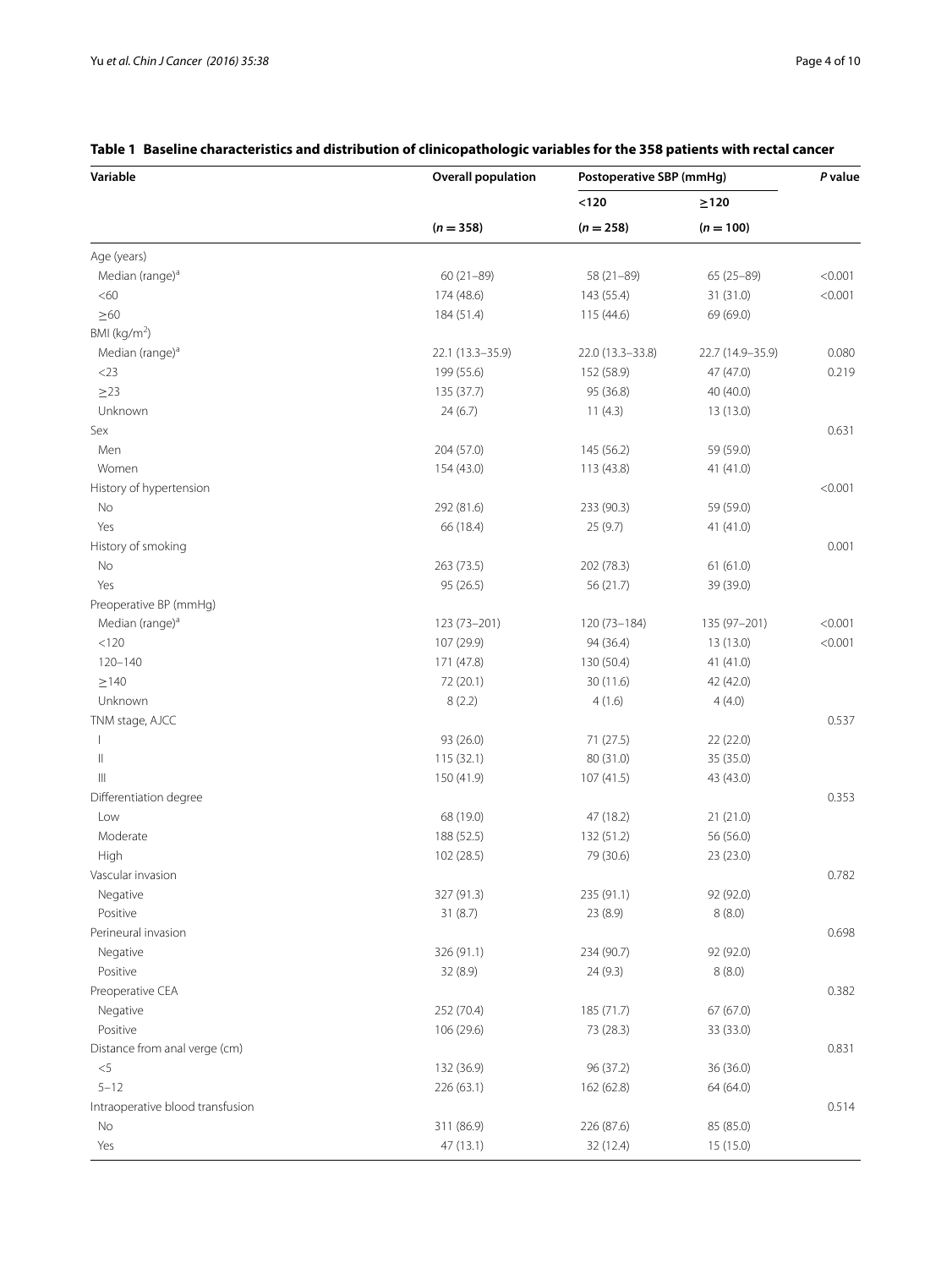| Variable                                                                | <b>Overall population</b> | Postoperative SBP (mmHg) |                  | P value |
|-------------------------------------------------------------------------|---------------------------|--------------------------|------------------|---------|
|                                                                         |                           | < 120                    | >120             |         |
|                                                                         | $(n = 358)$               | $(n = 258)$              | $(n = 100)$      |         |
| Estimation of blood loss in operation [median (range); mL] <sup>a</sup> | 100 (15 - 3000)           | 100 (20-3000)            | $100(15 - 1000)$ | 0.899   |
| Adjuvant treatment                                                      |                           |                          |                  | 0.122   |
| No                                                                      | 177 (49.4)                | 121 (46.9)               | 56 (56.0)        |         |
| Yes                                                                     | 181 (50.6)                | 137(53.1)                | 44 (44.0)        |         |
| Neoadjuvant treatment                                                   |                           |                          |                  | 0.146   |
| No                                                                      | 315 (88.0)                | 223 (86.4)               | 92 (92.0)        |         |
| Yes                                                                     | 43 (12.0)                 | 35 (13.6)                | 8(8.0)           |         |

#### **Table 1 continued**

*SBP* systolic blood pressure, *BMI* body mass index, *BP* blood pressure, *AJCC* American Joint Committee on Cancer, *CEA* carcinoembryonic antigen

<sup>a</sup> These values are presented as median followed by a range in the parentheses; other values are presented as the number of cases with a percentage in the following parentheses

BMI. In the entire cohort, 66 patients (18.4%) had a history of hypertension and long-term regular use of antihypertensive drugs; in the preoperative evaluation, 72 (20.1%) were categorized as having systolic hypertension (SBP  $> 140$  mmHg), 171 (47.8%) as having systolic prehypertension (SBP =  $120-140$  mmHg), 107 (29.9%) as having normal SBP (SBP  $<$  120 mmHg), and 8 (2.2%) had unknown BP. The postoperative SBP, DBP, and mid-BP were statistically distributed with medians of 109.5 (80.0–171.0), 65.0 (42.5–102.0), and 87.5 (64.5–122.3) mmHg, respectively. The AJCC staging of rectal cancer in the entire cohort was distributed as 26.0%, 32.1%, and 41.9% for stage I, II, and III, respectively. No statistically significant differences were found between patients with postoperative SBP  $<$  120 and  $\geq$  120 mmHg regarding demographic, morphometric, therapeutic regimen, and tumor characteristics; however, statistically significant differences were found in preoperative hypertension (42.0% vs. 11.6%, *P* < 0.001) and history of hypertension (41.0% vs. 9.7%, *P* < 0.001) between the high-postoperative SBP group and the low-postoperative SBP group.

#### **Univariate and multivariate analyses of survival**

Median follow-up time was 42 months (range, 37–85 months). Kaplan–Meier curves showed significantly lower 3-year DFS rate  $(67.2\% \text{ vs. } 82.1\%, P = 0.041)$ and CSS rate (81.9% vs. 94.8%,  $P = 0.003$ ) in the highpreoperative SBP group than in the low-preoperative SBP group. Similarly, patients in the high-postoperative SBP group had a significantly lower 3-year CSS rate (78.3% vs. 88.9%,  $P = 0.032$ ) than patients in the low-postoperative SBP group, whereas the difference in the DFS rate (65.1% vs. 75.0%,  $P = 0.326$ ) was not significant (Fig. [2](#page-5-0)).

Univariate analysis showed that old age, advanced AJCC stage, vascular invasion, perineural invasion,

elevated CEA level, low rectal cancer, and high pre- and postoperative BP were all significantly associated with increased mortality (Tables [2](#page-6-0), [3\)](#page-7-0). Specifically, HRs for BP and survival for total cases and for patients in each subset are shown in Table [3](#page-7-0). In preoperative evaluation, patients with high SBP had lower 3-year DFS and CSS rates compared with patients with low SBP, the HRs of which were 1.87 (95% CI, 1.11–3.17, *P* = 0.019) and 4.18 (95% CI, 1.48–11.83,  $P = 0.007$ , respectively; in postoperative evaluation, these HRs for SBP were 1.26 (95% CI, 0.79– 1.98, *P* = 0.330) and 1.99 (95% CI, 1.05–3.78, *P* = 0.035), respectively. The HR of the CSS rate for postoperative mid-BP was 2.34 (95% CI 1.16–4.72, *P* = 0.018).

In multivariate analysis, old age, advanced AJCC stage, perineural invasion, low rectal cancer, adjuvant treatment regimen, and high preoperative SBP (adjusted  $HR = 1.97$ , 95% CI =  $1.08 - 3.60$ ,  $P = 0.028$ ) were still significantly associated with 3-year DFS rate. Advanced AJCC stage, elevated preoperative CEA level, low rectal cancer, adjuvant treatment regimen, and high preoperative SBP (adjusted HR = 2.85, 95% CI = 1.00–8.25,  $P = 0.050$ ) had independently significant prediction value on 3-year CSS. Nevertheless, postoperative SBP did not remain significant in the model for either DFS or CSS (Table [4\)](#page-8-6).

#### **Analyses on subsets of patients without history of hypertension**

Further subset analyses were conducted to determine if the above association between perioperative BP and survival depends on the long-term negative effect of patients' history of hypertension on tumorigenesis and cancer mortality. For 292 patients without a history of hypertension, the HRs of CSS for pre- and postoperative SBP were 3.84 (95% CI, 1.34–11.05,  $P = 0.012$ ) and 2.77 (95% CI, 1.36–5.66,  $P = 0.005$ ), respectively, whereas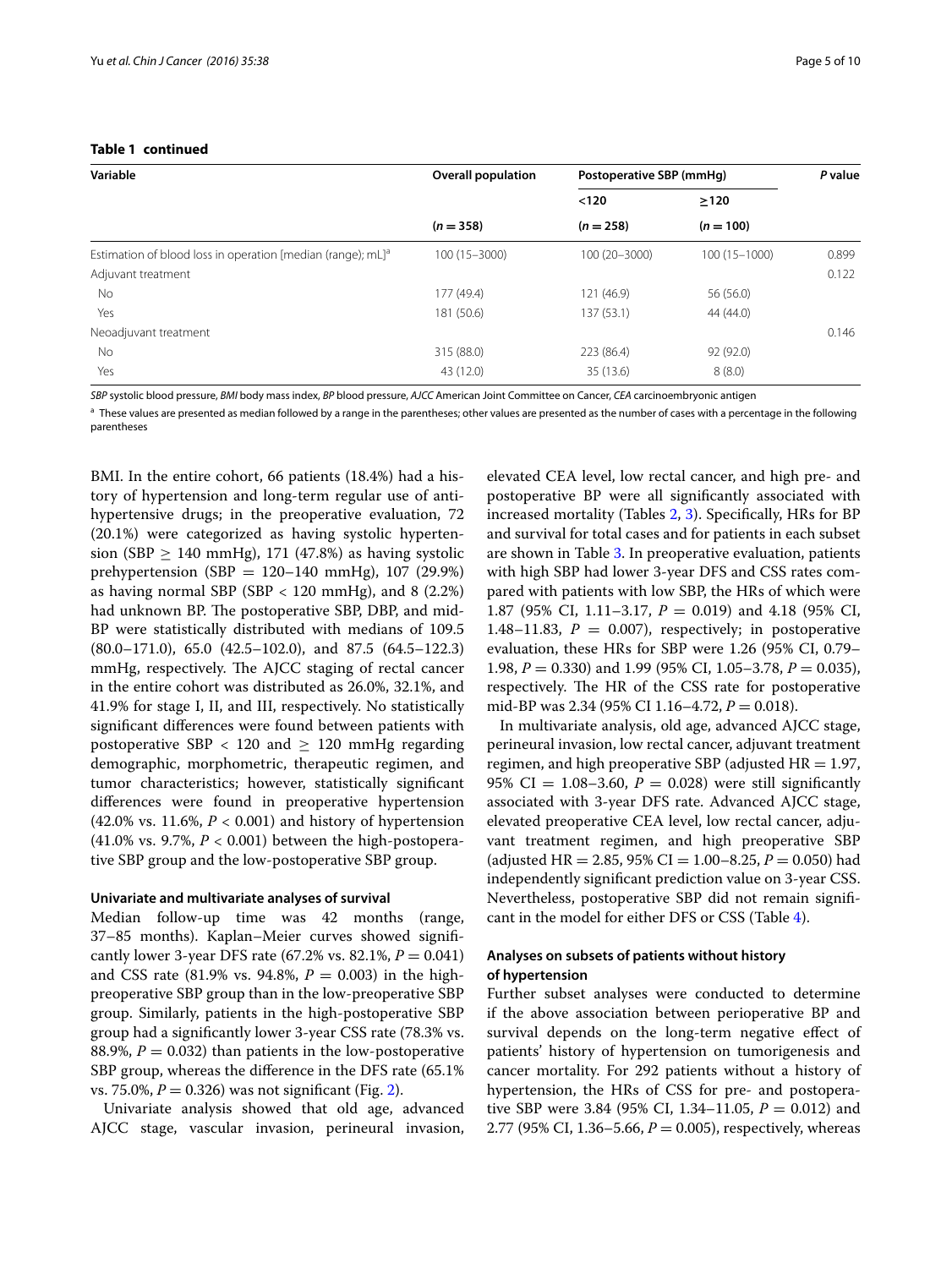

<span id="page-5-0"></span>disease-free survival, *CSS* cancer-specific survival

these associations were not significant in patients with a history of hypertension (Table [3\)](#page-7-0). To further validate if the verified association with cancer risk depends on the negative effect of antihypertensive drugs, we excluded 86 patients with a history of hypertension and/or perioperative administration of antihypertensive drugs (Fig. [1](#page-2-0)); the survival outcomes were compared between the low-SBP group and the high-SBP group. In the analyses of the remaining 272 patients, the HRs were 3.36 (95% CI, 1.15– 9.84, *P* = 0.027) and 2.15 (95% CI, 0.71–3.39, *P* = 0.076), respectively.

Other associations of SBPs were analyzed for DFS and/ or CSS among the subsets by sex and BMI (Table [3](#page-7-0)). In men, the HR of CSS for postoperative SBP was 3.37 (95% CI, 1.00–11.39,  $P = 0.050$ ), whereas in women, the association was not significant. Interestingly, neither pre- nor postoperative SBP was significantly associated with survival in 135 patients with a BMI  $\geq 23$  kg/m<sup>2</sup>.

#### **Discussion**

Our study showed that perioperative BP is negatively associated with survival outcome in patients with rectal cancer. In agreement with our hypothesis, 3-year CSS was associated with high pre- and postoperative BP in patients with rectal cancer treated with radical surgery, and high preoperative SBP was an independent risk factor. These findings were confirmed after we stratified patients and only looked at the tumors of patients without a history of hypertension.

The role of high BP as a possible risk factor for cancer mortality was first proposed in 1975 by Dyer et al. [[10](#page-9-8)] and has since been examined in various cohort studies. In most studies, BP was measured at the time of the baseline health examination when patients were enrolled, and to date only Park's study—on renal carcinoma—addressed the association between perioperative BP and mortality [[18\]](#page-9-9). However, the investigators examined the association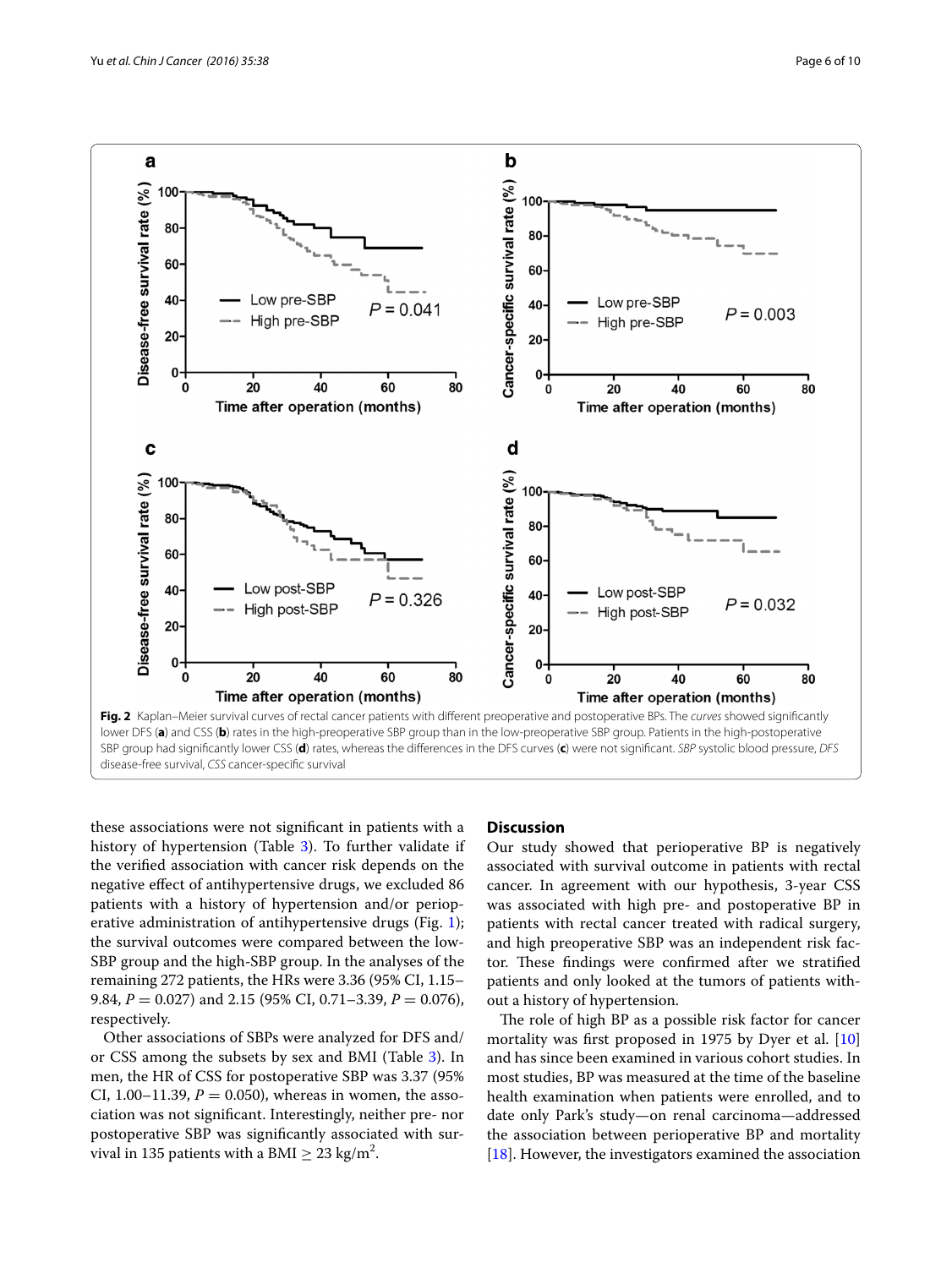| Factor                   | <b>DFS</b>                    |                     |         | <b>CSS</b>      |                     |       |
|--------------------------|-------------------------------|---------------------|---------|-----------------|---------------------|-------|
|                          | 3-year rate (%)               | HR (95% CI)         | P       | 3-year rate (%) | HR (95% CI)         | P     |
| Age                      |                               | $1.00(0.99 - 1.02)$ | 0.644   |                 | $1.03(1.01 - 1.06)$ | 0.016 |
| TNM stage, AJCC          |                               |                     |         |                 |                     |       |
| $\mathbb{H}$             | 60.3                          | 3.94 (1.95-7.99)    | < 0.001 | 79.7            | 5.24 (1.58-17.42)   | 0.007 |
| $\mathsf{II}$            | 79.7                          | $1.81(0.82 - 4.01)$ | 0.142   | 86.6            | 3.14 (0.88-11.24)   | 0.079 |
|                          | 84.4                          | 1.00                |         | 94.7            | 1.00                |       |
| Vascular invasion        |                               |                     |         |                 |                     |       |
| Positive                 | 59.3                          | $1.93(1.10 - 3.39)$ | 0.021   | 77.6            | $1.70(0.71 - 4.07)$ | 0.234 |
| Negative                 | 73.7                          | 1.00                |         | 86.7            | 1.00                |       |
| Perineural invasion      |                               |                     |         |                 |                     |       |
| Positive                 | 38.0                          | 3.44 (1.98-5.98)    | < 0.001 | 73.8            | 2.45 (1.02-5.90)    | 0.046 |
| Negative                 | 75.4                          | 1.00                |         | 87.0            | 1.00                |       |
| Preoperative CEA (ng/mL) |                               |                     |         |                 |                     |       |
| >5                       | 63.9                          | $1.59(1.00 - 2.52)$ | 0.050   | 75.2            | 2.91 (1.48-5.71)    | 0.002 |
| $0 - 5$                  | 77.2                          | 1.00                |         | 92.2            | 1.00                |       |
|                          | Distance from anal verge (cm) |                     |         |                 |                     |       |
| $5 - 12$                 | 75.5                          | $0.59(0.37 - 0.92)$ | 0.021   | 89.3            | $0.47(0.24 - 0.92)$ | 0.028 |
| $<$ 5                    | 69.3                          | 1.00                |         | 82.0            | 1.00                |       |
| Adjuvant treatment       |                               |                     |         |                 |                     |       |
| Yes                      | 77.6                          | $0.76(0.49 - 1.18)$ | 0.226   | 90.0            | $0.49(0.25 - 0.94)$ | 0.031 |
| No                       | 67.2                          | 1.00                |         | 80.7            | 1.00                |       |

<span id="page-6-0"></span>**Table 2 Univariate analysis of prognostic factors for DFS and CSS**

*DFS* disease-free survival, *CSS* cancer-specific survival, *HR* hazard ratio, *CI* confidence interval, *SBP* systolic blood pressure, *BMI* body mass index, *BP* blood pressure, *AJCC* American Joint Committee on Cancer, *CEA* carcinoembryonic antigen

between perioperative BP and renal carcinoma mortality without stratification by history of hypertension and adjustment for some potential confounding factors. Since it is well established that hypertension has an unfavorable effect on tumorigenesis and cancer mortality over a long period of time and that a history of hypertension is positively linked with perioperative BP, Park's study was not able to determine the association between perioperative BP and cancer risk. In our analyses on subsets of patients without a history of hypertension, the remained association between high perioperative SBP and CSS risk indicated that the efforts to control BP in perioperative care may extend survival for this population. However, we did not exclude the possibility that undiagnosed hypertension and hypertension developed after the surgery affected our results. Moreover, the targets for BP control should be determined in a larger cohort.

Many large trials have provided unassailable evidence that antihypertensive therapy lowers cardiovascular morbidity and mortality [\[19](#page-9-10)[–21\]](#page-9-11). However, not all studies have demonstrated a significant association between antihypertensive treatment and overall mortality [\[22](#page-9-12)]; indeed, others have reported that the association is diminished over time [\[20\]](#page-9-13). Since then, many studies continued to report a putative link between antihypertensive drugs and cancer, with diuretics being the most frequently cited suspect. These findings thus prompt the question: is high BP associated with increased cancer mortality, or is the use of antihypertensive therapy implicated? After excluding the patients with a history of hypertension and perioperative administration of antihypertensive drugs, the analyses were repeated in our study. The results remained virtually unchanged. Since our results from a series of subset analyses suggested cancer mortality is associated with perioperative high BP, diuretics could be substituted for other classes of antihypertensive drugs, although diuretics are currently recommended as the first-line treatment for patients with hypertension [[23\]](#page-9-14).

The biological mechanisms that could account for the association between hypertension and elevated cancer mortality remain unclear. Studies have suggested that hypertension and malignancy might share several common biochemical pathways leading to proliferative abnormalities in vascular smooth muscle cells [\[24](#page-9-15)], increased level of inositol triphosphate and cytosolic calcium [[25\]](#page-9-16), and abnormalities in carcinogen binding to DNA in lymphocytes [[26\]](#page-9-17), which are associated with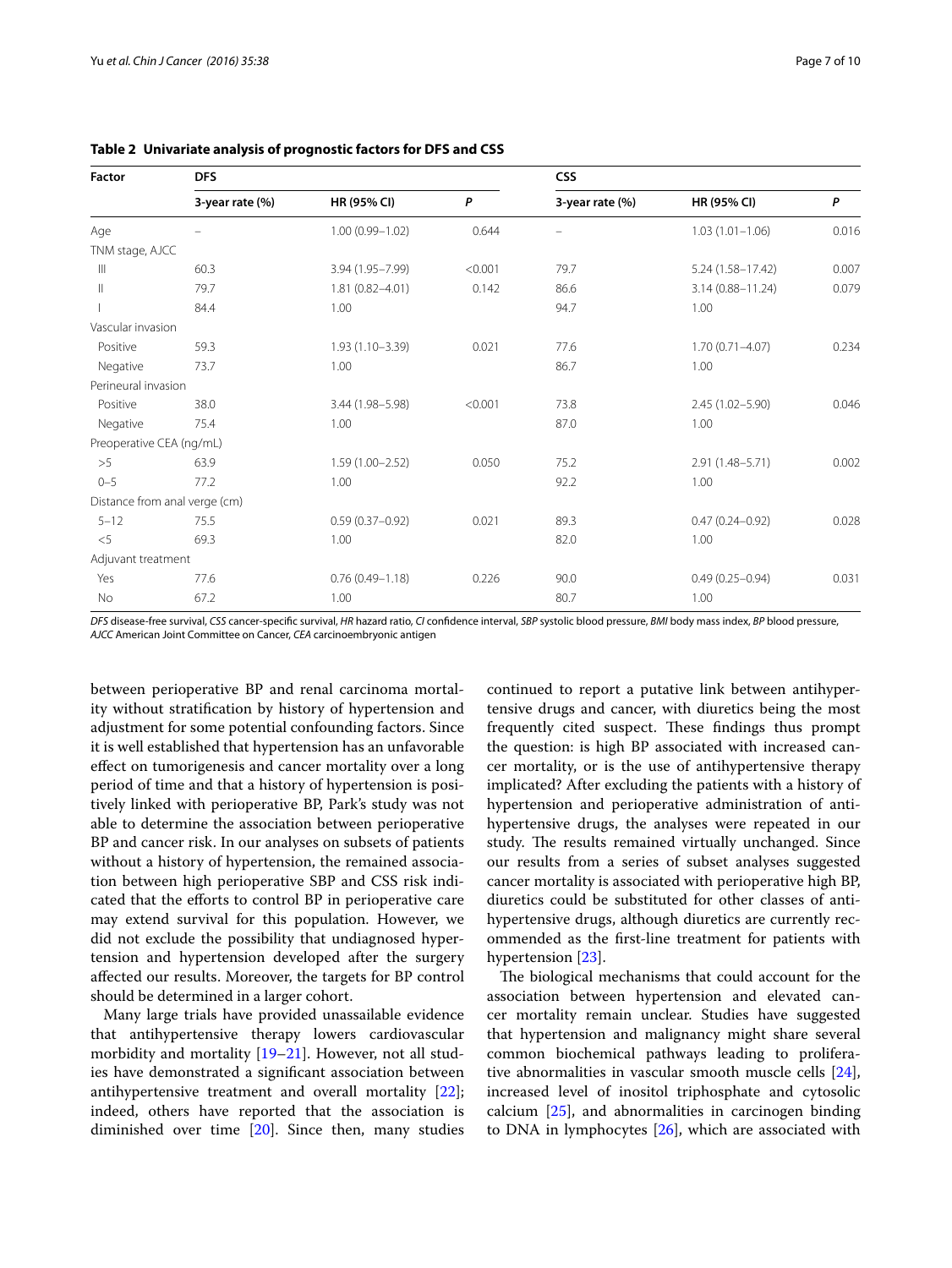| Variable          | <b>Blood</b> pressure                             | No. of patients                                                                                                                                                                                                          | DFS                            |                          |       |                     |       | SS                             |                          |       |                     |       |
|-------------------|---------------------------------------------------|--------------------------------------------------------------------------------------------------------------------------------------------------------------------------------------------------------------------------|--------------------------------|--------------------------|-------|---------------------|-------|--------------------------------|--------------------------|-------|---------------------|-------|
|                   |                                                   | in low BP group/<br>high BP group                                                                                                                                                                                        |                                | Categorized, HR (95% CI) |       | Continuous HR       | ٩     |                                | Categorized, HR (95% Cl) |       | Continuous HR       | ٩     |
|                   |                                                   |                                                                                                                                                                                                                          | <cut-off<br>(ref)</cut-off<br> | $2$ Cut-off              | ٩     | (95% <sup>2</sup> ) |       | <cut-off<br>(ref)</cut-off<br> | $2$ Cut-off              | ٩     | $(95%$ CI)          |       |
| Total             | Preoperative BP                                   | 358                                                                                                                                                                                                                      |                                |                          |       |                     |       |                                |                          |       |                     |       |
|                   | SBP                                               | 11/247                                                                                                                                                                                                                   | 001                            | $.87(1.11 - 3.17)$       | 0.019 | $.01(0.99 - 1.01)$  | 0.229 | $\frac{8}{100}$                | $4.18(1.48 - 11.83)$     | 0.007 | $1.00(0.99 - 1.01)$ | 0.726 |
|                   | DBP                                               | 207/15                                                                                                                                                                                                                   | 1.00                           | $1.44(0.93 - 2.23)$      | 0.107 | $.01(0.99 - 1.03)$  | 0.221 | 00.1                           | $1.72(0.89 - 3.31)$      | 0.106 | $1.00(0.98 - 1.02)$ | 0.971 |
|                   | Mid-BP                                            | 161/197                                                                                                                                                                                                                  | 1.00                           | $1.54(0.98 - 2.42)$      | 0.060 | $1.01(0.99 - 1.03)$ | 0.121 | 00.1                           | $1.73(0.87 - 3.42)$      | 0.117 | 1.02 (0.99-1.04)    | 0.145 |
|                   | Postoperative BP                                  | 358                                                                                                                                                                                                                      |                                |                          |       |                     |       |                                |                          |       |                     |       |
|                   | SBP                                               | 258/100                                                                                                                                                                                                                  | 1.00                           | $1.26(0.79 - 1.98)$      | 0.330 | $.00(0.99 - 1.02)$  | 0.807 | 00.1                           | $1.99(1.05 - 3.78)$      | 0.035 | $1.01(0.99 - 1.03)$ | 0.207 |
|                   | DBP                                               | 337/21                                                                                                                                                                                                                   | 1.00                           | 1.33 (0.61-2.88)         | 0.477 | $.01(0.98 - 1.03)$  | 0.625 | 00.1                           | $2.15(0.84 - 5.53)$      | 0.111 | $1.03(0.99 - 1.06)$ | 0.106 |
|                   | Mid-BP                                            | 306/52                                                                                                                                                                                                                   | 1.00                           | 1.63 (0.96-2.74)         | 0.069 | $(50.1 - 66.0)$ 0.0 | 0.716 | 00.1                           | 2.34 (1.16-4.72)         | 0.018 | $1.02(0.99 - 1.05)$ | 0.131 |
| Sex               |                                                   |                                                                                                                                                                                                                          |                                |                          |       |                     |       |                                |                          |       |                     |       |
| Men               | Preoperative SBP                                  | 62/135                                                                                                                                                                                                                   | 1.00                           | $1.89(0.90 - 3.97)$      | 0.091 | $1.00(0.99 - 1.01)$ | 0.701 | 00.1                           | 3.37 (1.00-11.39)        | 0.050 | $1.00(0.99 - 1.01)$ | 0.777 |
|                   | Postoperative SBP                                 | 145/59                                                                                                                                                                                                                   | 1.00                           | $.35(0.73 - 2.50)$       | 0.334 | $.00(0.98 - 1.02)$  | 0.957 | $\overline{0}$                 | 1.76 (0.79-3.93)         | 0.170 | $1.01(0.98 - 1.03)$ | 0.450 |
| Women             | Preoperative SBP                                  | 45/108                                                                                                                                                                                                                   | 1.00                           | 1.79 (0.85-3.78)         | 0.128 | $.01(0.99 - 1.02)$  | 0.230 | 00.1                           | $6.16(0.81 - 47.19)$     | 0.080 | $1.02(0.99 - 1.04)$ | 0.191 |
|                   | Postoperative SBP                                 | 113/41                                                                                                                                                                                                                   | 1.00                           | 1.25 (0.62-2.52)         | 0.531 | $.01(0.99 - 1.03)$  | 0.509 | 1.00                           | 2.32 (0.80-6.69)         | 0.120 | $1.02(0.98 - 1.05)$ | 0.380 |
|                   | History of hypertension                           |                                                                                                                                                                                                                          |                                |                          |       |                     |       |                                |                          |       |                     |       |
| Yes               | Preoperative SBP                                  | 5/61                                                                                                                                                                                                                     | 1.00                           | $1.13(0.37 - 3.49)$      | 0.350 | $1.00(0.99 - 1.02)$ | 0.665 | 001                            | $0.85(0.17 - 4.41)$      | 0.848 | $1.00(0.98 - 1.02)$ | 0.959 |
|                   | Postoperative SBP                                 | 25/41                                                                                                                                                                                                                    | 1.00                           | $0.56(0.20 - 1.56)$      | 0.269 | 0.99 (0.96-1.03)    | 0.746 | 00.1                           | 0.40 (0.09-1.79)         | 0.229 | $0.97(0.92 - 1.02)$ | 0.180 |
| $\frac{1}{2}$     | Preoperative SBP                                  | 02/183                                                                                                                                                                                                                   | 1.00                           | 1.66 (0.96-2.85)         | 0.070 | $1.00(0.99 - 1.01)$ | 0.412 | 00.1                           | 3.84 (1.34-11.05)        | 0.012 | $1.00(0.99 - 1.02)$ | 0.804 |
|                   | Postoperative SBP                                 | 233/59                                                                                                                                                                                                                   | 1.00                           | $1.36(0.80 - 2.31)$      | 0.255 | 0.99 (0.98-1.02)    | 0.945 | 00.1                           | 2.77 (1.36-5.66)         | 0.005 | $1.02(1.00 - 1.05)$ | 0.053 |
| BMI               |                                                   |                                                                                                                                                                                                                          |                                |                          |       |                     |       |                                |                          |       |                     |       |
| <b>BMI &lt;23</b> | Preoperative SBP                                  | 70/125                                                                                                                                                                                                                   | 00.1                           | $1.42(0.75 - 2.69)$      | 0.283 | $.00(0.99 - 1.02)$  | 0.820 | 00.1                           | 2.40 (0.79-7.24)         | 0.120 | $0.99(0.98 - 1.01)$ | 0.352 |
|                   | Postoperative SBP                                 | 152/47                                                                                                                                                                                                                   | 1.00                           | $1.79(0.96 - 3.33)$      | 0.066 | $.01(0.99 - 1.03)$  | 0.246 | $\frac{8}{1}$                  | 2.69 (1.13-6.38)         | 0.025 | $1.02(0.99 - 1.04)$ | 0.129 |
| $BM \geq 23$      | Preoperative SBP                                  | 29/104                                                                                                                                                                                                                   | 1.00                           | 1.99 (0.69-5.70)         | 0.201 | $1.00(0.99 - 1.01)$ | 0.709 | 00.1                           | $1.08(0.23 - 5.00)$      | 0.247 | $1.01(0.99 - 1.02)$ | 0.636 |
|                   | Postoperative SBP                                 | 95/40                                                                                                                                                                                                                    | 1.00                           | $0.70(0.31 - 1.58)$      | 0.394 | $0.98(0.95 - 1.01)$ | 0.112 | 00.1                           | $.01(0.30 - 3.36)$       | 0.987 | $0.99(0.95 - 1.03)$ | 0.561 |
|                   | Committee on Cancer, CEA carcinoembryonic antigen | DBP diastolic blood pressure, DFS disease-free survival, CSS cancer-specific survival, HR hazard ratio, CI confidence interval, SBP systolic blood pressure, BMI body mass index, BP blood pressure, AJCC American Joint |                                |                          |       |                     |       |                                |                          |       |                     |       |

<span id="page-7-0"></span>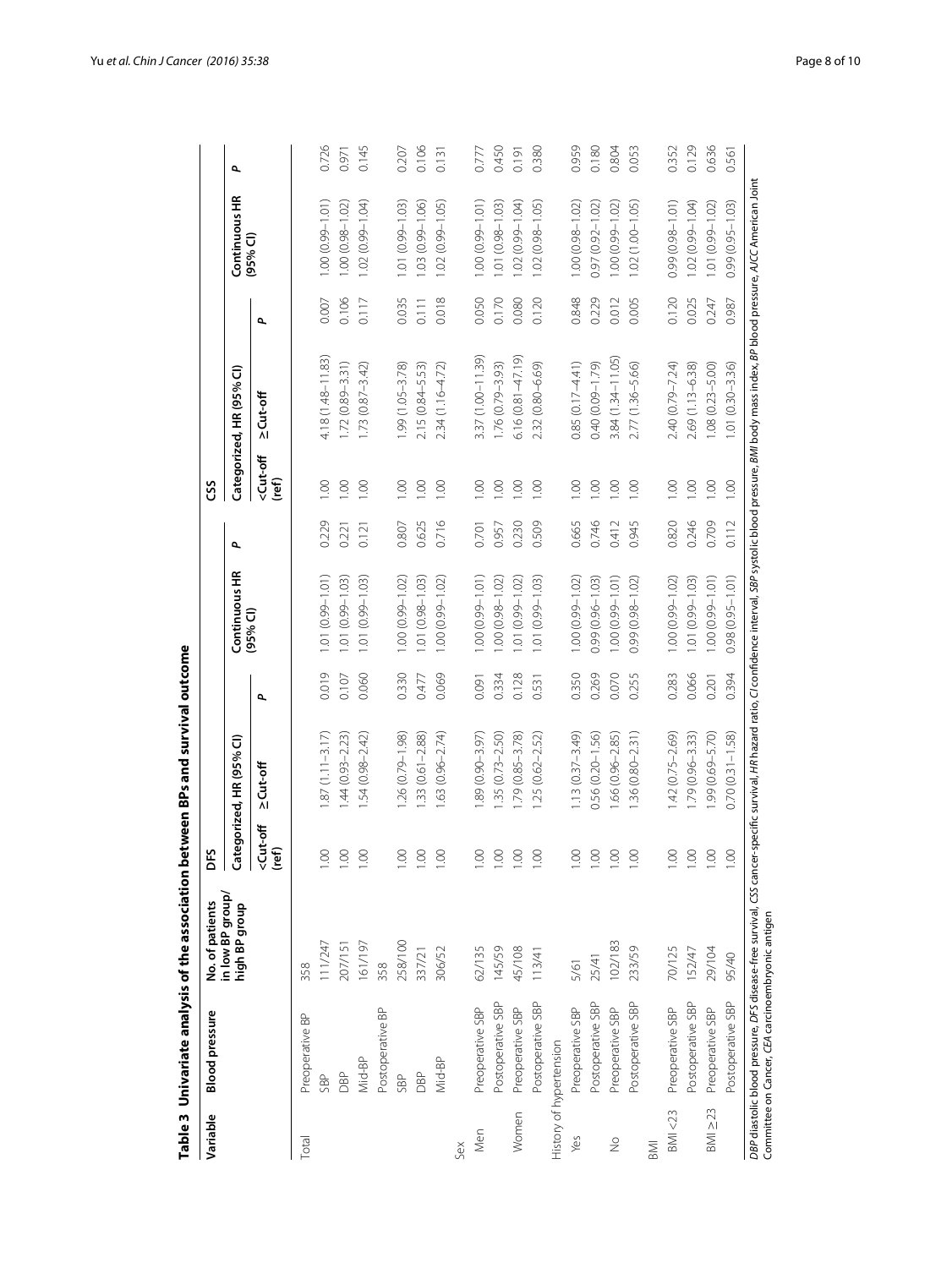<span id="page-8-6"></span>**Table 4 Multivariate analysis of prognostic factors for DFS and CSS**

| Variable                             | HR (95% CI)         | Ρ       |
|--------------------------------------|---------------------|---------|
| <b>DES</b>                           |                     |         |
| Age                                  | $0.98(0.96 - 0.99)$ | 0.039   |
| AJCC stage III                       | 5.71 (2.44–13.37)   | < 0.001 |
| Perineural invasion                  | 2.17 (1.09–4.32)    | 0.028   |
| Distance from anal verge $\geq$ 5 cm | $0.53(0.32 - 0.85)$ | 0.009   |
| Adjuvant treatment                   | $0.41(0.23 - 0.71)$ | 0.002   |
| Preoperative SBP > 120 mmHg          | 1.97 (1.08-3.60)    | 0.028   |
| CSS                                  |                     |         |
| AJCC stage III                       | 7.45 (1.65-33.64)   | 0.009   |
| Preoperative CEA >5 ng/mL            | $2.18(1.03 - 4.61)$ | 0.042   |
| Distance from anal verge $\geq$ 5 cm | $0.36(0.17 - 0.77)$ | 0.009   |
| Adjuvant treatment                   | $0.36(0.17 - 0.78)$ | 0.010   |
| Preoperative SBP $\geq$ 120 mmHg     | 2.85 (1.00-8.25)    | 0.050   |

*DFS* disease-free survival, *CSS* cancer-specific survival, *HR* hazard ratio, *CI*

confidence interval, *SBP* systolic blood pressure, *BMI* body mass index, *BP* blood pressure, *AJCC* American Joint Committee on Cancer, *CEA* carcinoembryonic antigen

both hypertension and tumorigenesis. Furthermore, factors related to hypertension, such as age, smoking, and alcohol consumption, might contribute to increased cancer mortality. However, these hypotheses and findings could not account for the involvement of high perioperative SBP that is independent of a history of hypertension in cancer mortality. Therefore, we hypothesized that surgical procedures may augment the release of cancer cells into circulation [\[27](#page-9-18)], and then high BP in the perioperative period might enable the circulating cancer cells to penetrate blood vessels, which partially contributes to local recurrence, distant metastasis, and cancer-specific death.

Our results indicate that the cancer-specific death risk of high SBP is higher and statistically significant in men and in patients with a low BMI, which is consistent with the findings from previous study of all-site cancer and colorectal cancer [[6\]](#page-8-5). Male sex, BMI, elevated perioperative BP, and hypertension can be related, with a possibility of a more complex pattern among these factors in the risk of cancer-specific death.

Nevertheless, our study does have limitations. First, regarding the subgroup analyses, we were not able to determine the patients' precise overall use of antihypertensive drugs; therefore, the quantification of risks as presented may not be valid. Second, this was a retrospective study and thus was limited by unknown confounders owing to its observational nature, although some variables were controlled. Although BP was predictive in our study, future studies in larger or prospective cohorts are necessary to validate the association.

#### **Conclusions**

This study showed that high preoperative SBP was an independent risk factor for both CSS and DFS and that high postoperative SBP was significantly associated with poor CSS. Furthermore, our subset analyses suggested that the unfavorable effect of high BP is independent of a patient's history of hypertension and use of antihypertensive drugs. Additionally, our results suggest that patients with rectal cancer may get survival benefit from BP control in perioperative care. However, future studies should determine this association and identify the targets of BP control.

#### **Authors' contributions**

JPW, HCY, and YXL conceived and designed the study. HCY, ZHY, and XLW collected the data. HCY, HP, YXL, LK, MJH, and LW analyzed and interpreted the data. HCY, YXL, HP, and LW drafted the manuscript. JPW revised the manuscript critically for important intellectual content. All authors read and approved the final manuscript.

#### **Author details**

<sup>1</sup> Department of Colon and Rectum Surgery, The Sixth Affiliated Hospital (Guangdong Gastrointestinal and Anal Hospital), Sun Yat-sen University, Guangzhou, Guangdong 510655, P. R. China. <sup>2</sup> Guangdong Provincial Key Laboratory of Colorectal and Pelvic Floor Disease, The Sixth Affiliated Hospital (Guangdong Gastrointestinal and Anal Hospital), Sun Yat-sen University, Guangzhou, Guangdong 510655, P. R. China.

#### **Acknowledgements**

Support for this study was provided by the National Basic Research Program of China (973 Program) (No. 2015CB554001, JW), the National Natural Science Foundation of China (No. 81472257, YL; No. 81201920, YL; No. 81502022, XW), the Natural Science Foundation of Guangdong Province (No. S2013010013607, YL), the Science and Technology Program of Guangzhou (No. 201506010099, YL), the Fundamental Research Funds for the Central Universities (Sun Yat-sen University) (No. 2015ykzd10, YL; No. 13ykpy37, YL), and Wu Jieping Medical Foundation (320675015173 HY).

#### **Competing interests**

The authors report no proprietary or commercial interest in any product mentioned or concept discussed in this article. The authors declare that they have no competing interests.

#### Received: 2 August 2015 Accepted: 20 October 2015 Published online: 11 April 2016

#### **References**

- <span id="page-8-0"></span>Siegel RL, Miller KD, Jemal A. Cancer statistics, 2015. CA Cancer J Clin. 2015;65:5–29.
- <span id="page-8-1"></span>2. Chen WQ, Zheng RS, Zhang SW, Zeng HM, Zou XN. The incidences and mortalities of major cancers in China, 2010. Chin J Cancer. 2014;33:402–5.
- <span id="page-8-2"></span>3. Zhou Q, Li K, Lin GZ, Shen JC, Dong H, Gu YT, et al. Incidence trends and age distribution of colorectal cancer by subsite in Guangzhou, 2000–2011. Chin J Cancer. 2015;34:34.
- <span id="page-8-3"></span>4. Reimers MS, Zeestraten EC, Kuppen PJ, Liefers GJ, van de Velde CJ. Biomarkers in precision therapy in colorectal cancer. Gastroenterol Rep (Oxf ). 2013;1:166–83.
- <span id="page-8-4"></span>5. Whitworth JA. 2003 World Health Organization (WHO)/International Society of Hypertension (ISH) statement on management of hypertension. J Hypertens. 2003;21:1983–92.
- <span id="page-8-5"></span>6. Stocks T, Van Hemelrijck M, Manjer J, Bjorge T, Ulmer H, Hallmans G, et al. Blood pressure and risk of cancer incidence and mortality in the metabolic syndrome and cancer project. Hypertension. 2012;59:802–10.